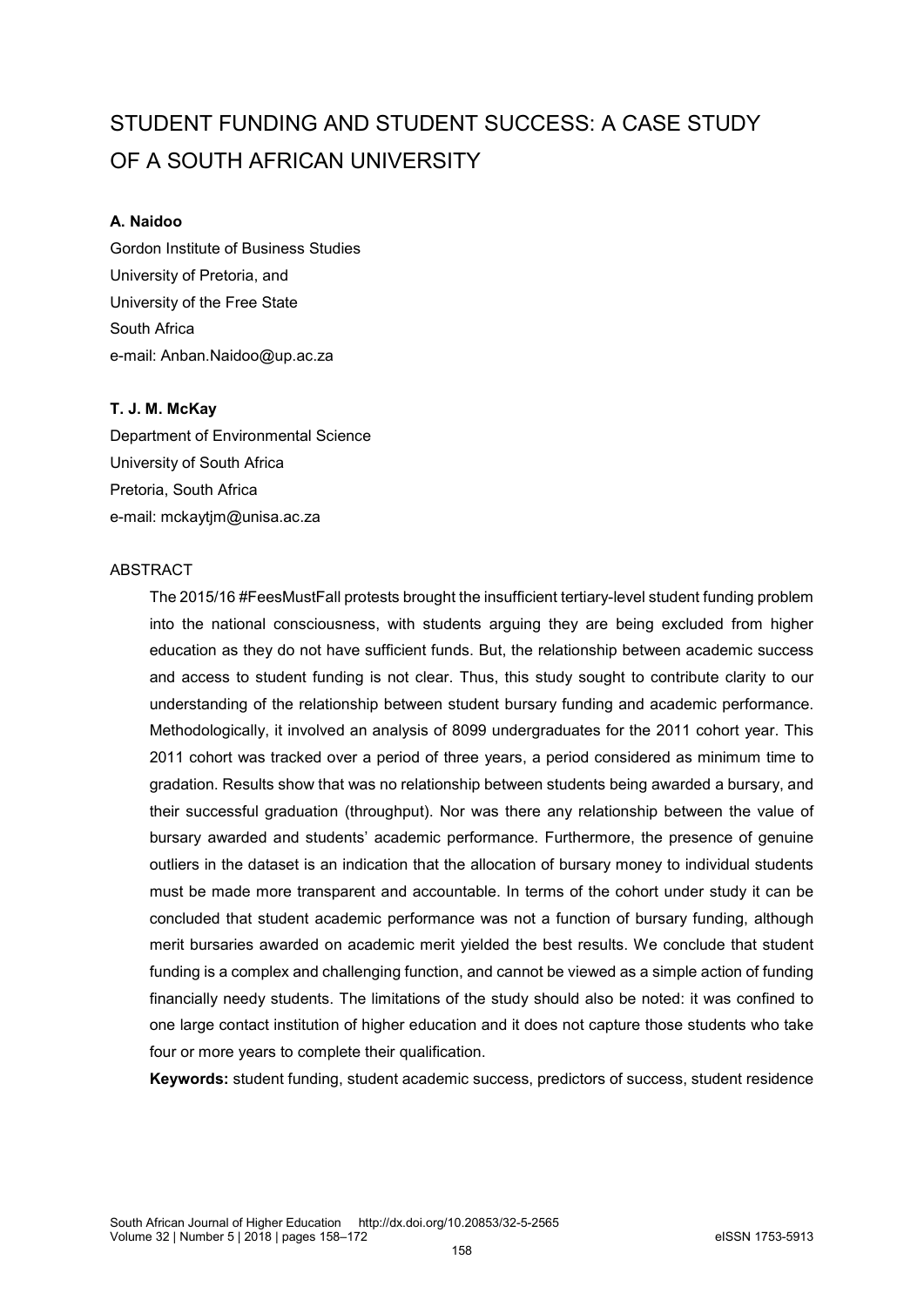#### **INTRODUCTION**

Higher education is linked to economic mobility, so although South Africa has 26 public tertiary institutions (including three new tertiary institutions), demand for access and funding for public tertiary education far exceeds supply. In terms of access, part of the problem is that although the number of higher education students has drastically increased in the last 10 years, peaking in 2011, all universities are now subjected to strict enrolment plans (DHET 2013). Thus enrolment numbers are capped. So, some students will have their applications declined even though they may qualify for admission (Walker and Mkwananzi 2015). But, there are additional hurdles for those who are admitted, in that they will not necessarily be in a position to pay their fees. While some qualify for standalone independent bursaries from industry or other donors, and others qualify for National Student Financial Aid Scheme (NSFAS) funding, there are those who do not. The NFSAS is a funding scheme that has been in operation since 1999 but has rigorous terms and conditions. Namely: (1) only those whose incomes fall into the lowest tax bracket qualify for funding, or (2) they must have attended a designated "no fee" school, or (3) they must reside in municipalities deemed to be priority districts, that is, financially marginal or deprived (Sader and Gabela 2017).

So, although NSFAS assists many disadvantaged students, there are still significant funding shortfalls and financial exclusions (Koen, Cele and Libhaber 2006; Pillay 2010; Sader and Gabela 2017). Nevertheless, even this NSFAS funding is mostly a loan – with only 40 per cent of the amount converted into a bursary, and the only if the student performs well academically (Lebeau et al. 2012). In addition, there might be those who are not aware that funding support is available and so do not apply (Callender and Wilkinson 2013; Walker and Mkwananzi 2015). Thus, many go unfunded. Part of the problem is that demand for funding has reached excessive levels due to the combination of university fees having increasing dramatically alongside a massive increase in enrolment numbers (DHET 2013). The explosion of the #FeesMustFall protests in 2015/16 put this national student funding crisis firmly in the headlines and into the consciousness of the general publics (Hodes 2017).

South African students without bursaries have to seek out bank loans or rely on part-time work, savings and parental or family contributions to pay for their studies (Callender and Jackson 2008; Richardson, Evans and Gbadamosi 2009). But not all qualify for bank loans, or can find part-time work and some do not have family who can support them. Importantly, tertiary education is very expensive for most South Africans as there are many additional nontuition costs such as living expenses, textbooks and other academic related costs (such as internet access), transport costs and lifestyle costs (Oyelana 2017). Importantly, #FeesMustFall highlighted the funding challenges the so-called "missing middle" face as they cannot get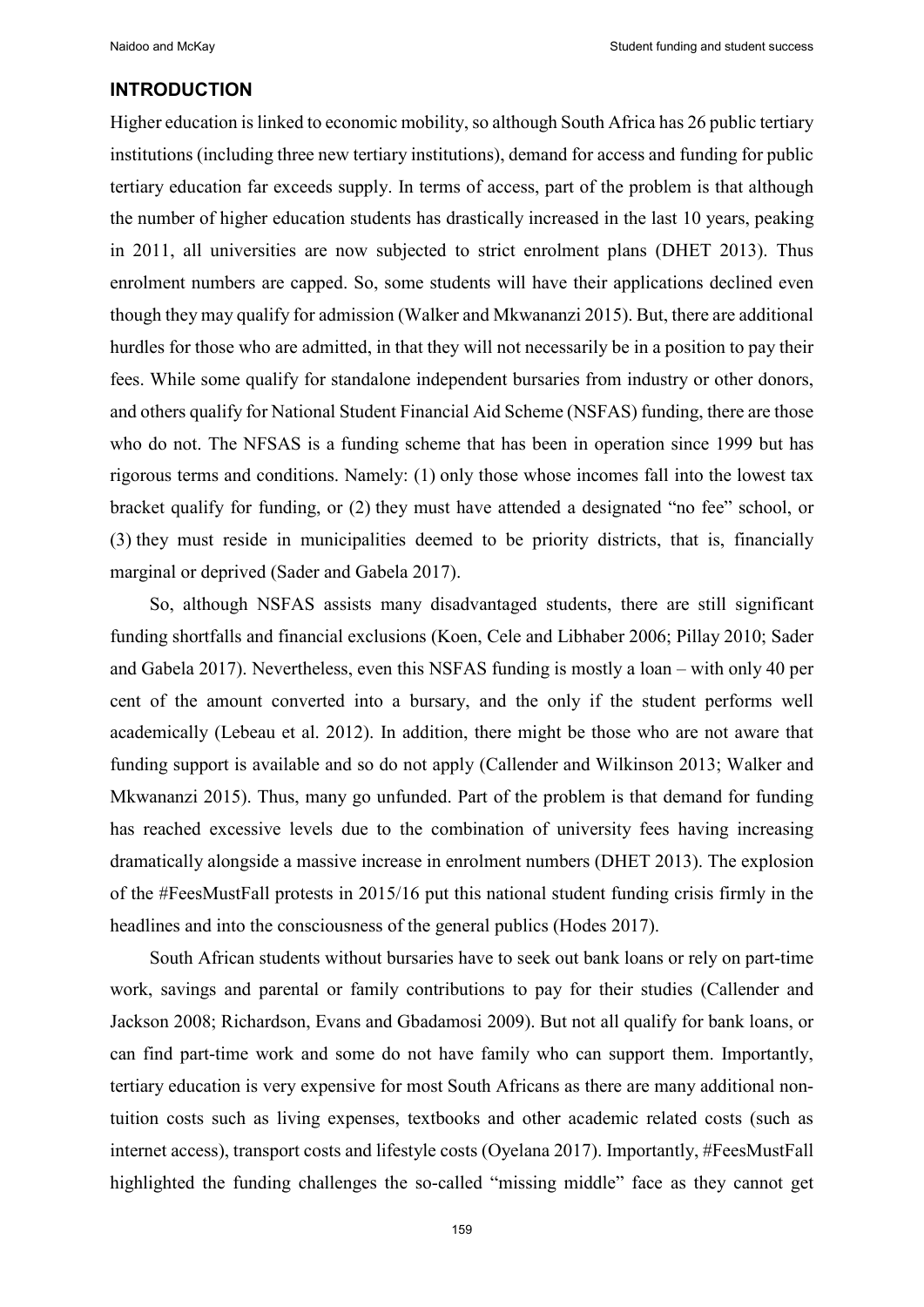NSFAS funding but also do not come from homes which can afford the fees charged by tertiary institutions.

As a result, it is claimed that many of the 50 per cent of students who drop out of higher education institutions in South Africa do so for financial reasons (Styan 2014). So, it is argued that students are being excluded from higher education due to insufficient funds. Consequently, there is great pressure on universities to help such students, so funding tertiary students is now a top priority (Aydin 2014). In many cases, institutions of higher education are now forced to (somehow) find money or risk riots, violent disruptions and reputational damage if they do not. That this is unsustainable has been reported by many Vice Chancellors, one of whom is Prof. Ihron Rensburg of the University of Johannesburg (Jansen 2017).

In particular, universities are faced with competing priorities and certainly not all funds can be simply re-directed to student bursaries (Moloi and Motaung 2014). In general, universities are facing acute funding shortfalls, as they have been inadequately funded by the State; with State's contribution to university budgets falling to only 40 per cent in  $2012<sup>1</sup>$ . Thus, many universities are dealing with operating deficits, as they battle to pay salaries, maintenance, library acquisitions and even services such as water and lights (Maistry and McKay 2016; Qonde 2016). Consequently, in terms of universities assisting unfunded students, there is significant pressure to ensure that funds awarded to the right student at the right time (Harrison-Walker 2010; Badat 2016). This implies a balance between economic need, meeting transformational criteria and throughput.

Given the need for funding to assist students to convert their educational aspirations into reality, as well as pressure on tertiary institutions to use their own resources to effect transformation, the current student funding model and its challenges needs to be explored (Badat 2016; Walker and Mkwananzi 2015). In particular, although various models of student funding currently exist in South Africa, no specific model has been explicitly and formally implemented within the higher education sector. Furthermore, despite the extensive funding problems, there are significant gaps in the literature on student funding, bursary allocations, and bursaries in general with respect to South Africa (although there are related studies in the United States of America, United Kingdom and Asia) (Curtis and Kiapper 2005; Harrison and Hatt 2012; Kerkvliet and Nowell 2014; Harrison, Agnew and Serido 2015; Panigrahi 2015). Additionally, the results of what little research there is, are mixed. In England there seems to be little evidence of a positive relationship between student funding and academic success, whilst in Germany the opposite was found (Glocker 2011; Harrison and Hutt 2012).

Lastly, few studies have explored the relationship between student bursary funding and academic success in South Africa (Welsch and Zimmer 2012; Delaney, Harmon and Ryan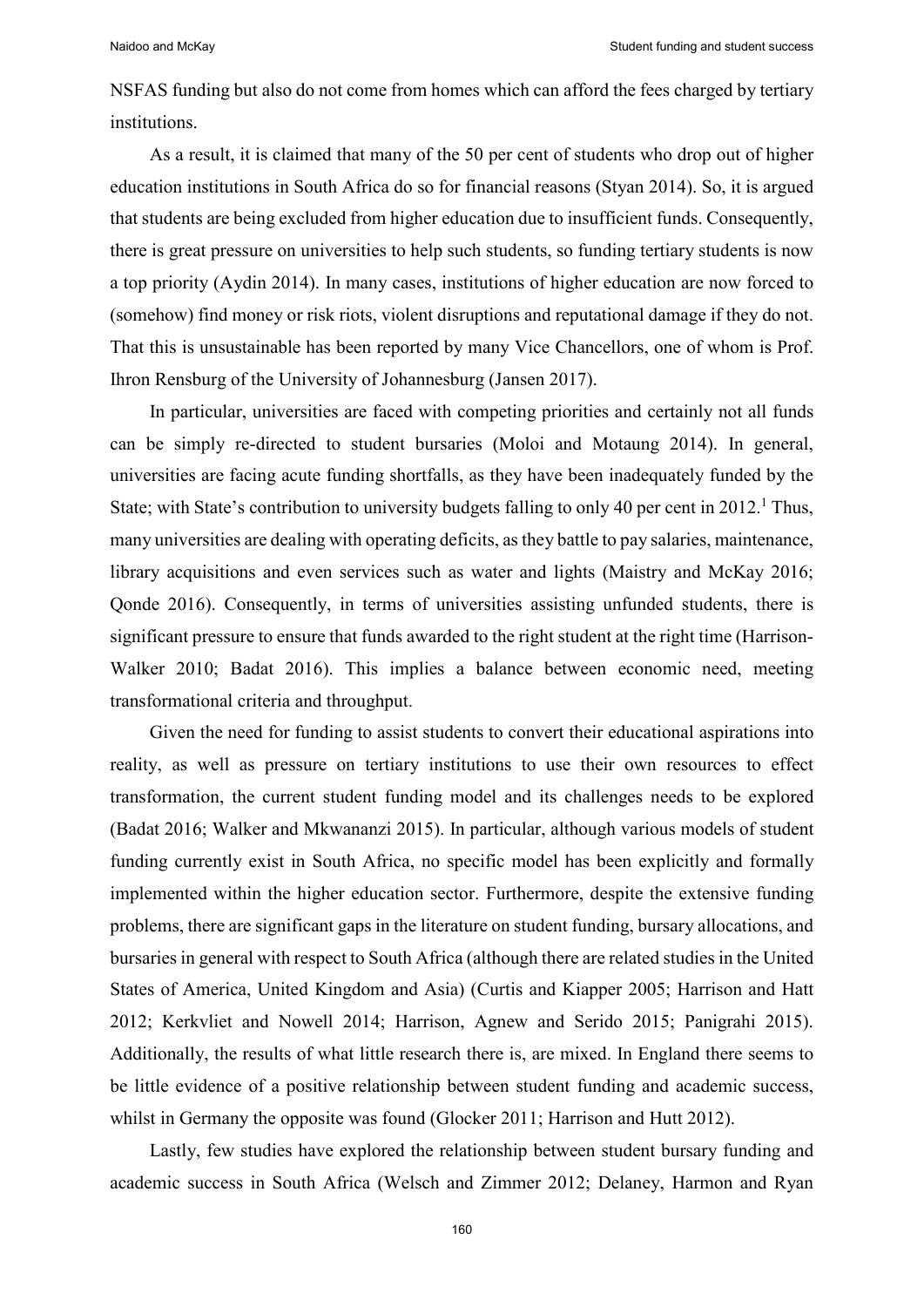2013; Bai, Chi and Qian 2014). This then is an attempt to partially address this gap. Thus, the purpose of this research was to explore the current student funding model, to gain an understanding the current funding challenges and attempt to find ways in which funding decisions can be improved.

#### **STUDENT FUNDING**

Between the 1990's and early 2000's, national student debt in South Africa rose to R5.5 Billion<sup>2</sup> as university fees increased (due to reduction in subsidies from government), but little pressure was placed on student or graduates to pay their student debt. Consequently, many institutions faced bankruptcy, which was only "solved" by a political decision (by the then Minister of Education, Prof Kadar Asmal) to merge financially stressed institutions (mostly these were historically disadvantaged or institutions formerly for people of colour) with financially stronger ones (mostly these were historically advantaged or former white institutions). Subsequently, universities began demanding upfront payments. Other cost recovery strategies, such as aggressive debt collection, also became the norm in order to avert future cash flow problems. In some cases, institutions even resorted to withholding academic results to force students to pay up (Koen et al. 2006).

Unfortunately, rising costs and reduced funding have made higher education in South Africa more exclusive, with only students who have access to funds able to enrol and persist in their studies (Bozalek and Boughey 2012). Against this backdrop, huge pressure was placed on the state and the universities by the #FeesMustFall movement, which demanded that higher education should be far better funded than it is. More radical elements of this movement are even calling for totally free higher education (Cloete 2016). How realistic these demands are within the context of other financial obligations on the South African state, and the poor performance of the South African economy in the long term has yet to be determined. Nevertheless, there are concerns that the attention paid to increasing financing should not overshadow research that has shown that while financial aid has a positive impact on student academic performance, it cannot be said that more money per student automatically results in greater academic success (Richardson et al. 2009). Importantly, Koen et al. (2006) argue that disadvantaged students do not fail only because of financial issues. They also face significant challenges in coping with the academic programme. Part of the problem is that they often suffer from poor quality basic education whereby they enter university poorly prepared for advanced studies. In addition, it may be that some students enrol because of the offer of financial assistance and not necessarily because they are intrinsically motivated to acquire a tertiary education (Harrison and Hutt 2012). Lastly, some have argued that poor course choice is a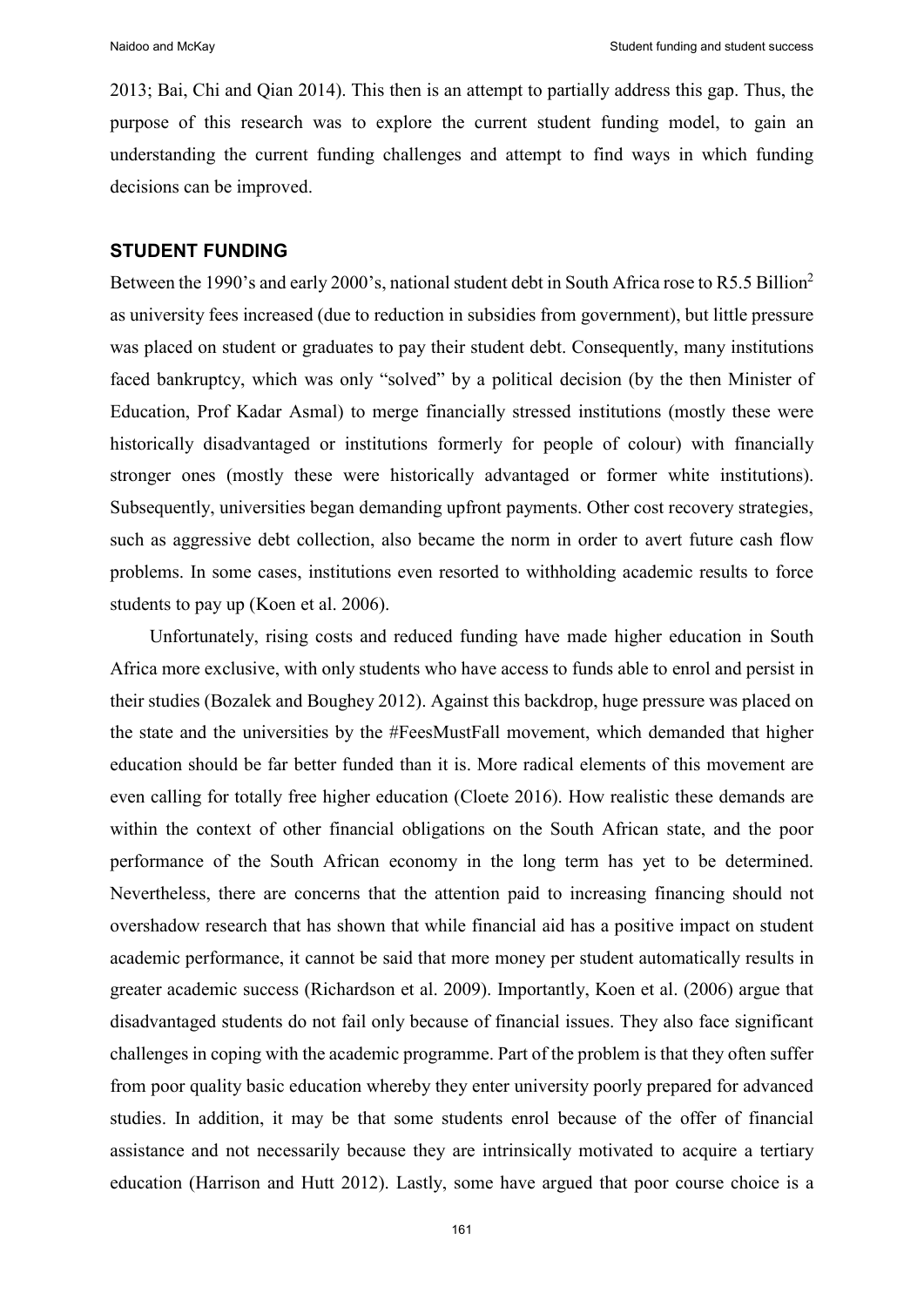serious issue and strongly correlated with drop-out due to low levels of motivation and commitment (Harrison 2006; Farsides and Woodfield 2007).

### **THE ADMISSIONS PROCESS**

As much of the student funding decision is linked to admissions criteria, it is important that institutions have an admission process that correctly identifies the financially needy, who also have the most potential for academic success, whilst still taking transformational and access issues into account. Transformation and access imperatives are crucial, as universities are compelled by the Higher Education Act (No 101, 1997) to have admission policies and criteria that support broad access and transformation (NDoE 1997; Koch and Foxcroft 2003). However, most universities place great emphasis on academic criteria, usually assumed in South Africa, to be school marks, known as the final matriculation mark (Zaaiman 1998). In addition, there are other academic criteria, such as mathematics for example (Al-Twaijry 2010). However, academic measures of success are contested. Some studies show that while academic measures had strong correlations to academic performance one university, the same ones had only weak correlations to performance at another university (Al-Twaijry 2010). In the South African context, many studies have shown that matriculation results are somewhat unreliable predictors of success at tertiary level (Van Eeden, De Beer and Coetzee 2001; Koch and Foxcroft 2003; Fraser and Killen 2005; Van der Merwe and De Beer 2006; Enslin et al. 2006; Cliff and Hanslo 2009; McKay 2016a). Consequently, tests such as the National Benchmarking Tests (NBT) have been touted as possible tools that can be used to supplement matriculation results (Biggs 2003; Grussendorff, Liebenberg and Houston 2004; Van der Merwe and De Beer 2006; Fleisch, Schöer and Cliff 2015). Others maintain that attitudes and behaviours have a strong effect on a student's progress within the institution and, as such, should be taken into account (Harrison-Walker 2010; Westerman et al. 2011; McKay 2016b). These are known as non-academic criteria, which, to date, have not gained much traction with South African institutions in terms of adapting them as part of the admissions criteria.

#### **METHODOLOGY**

The aim of this research was to conduct an exploratory study into the current South African undergraduate student funding model employed by one institution of higher education for the purposes of improving efficiency and effectiveness. Thus, this research set out to establish if there is a relationship between the awarding of student funding and student academic success. Measuring success is always contentious. Some argue that lecture attendance; language proficiency and study habits should be used to measure success (Delaney, Harmon and Ryan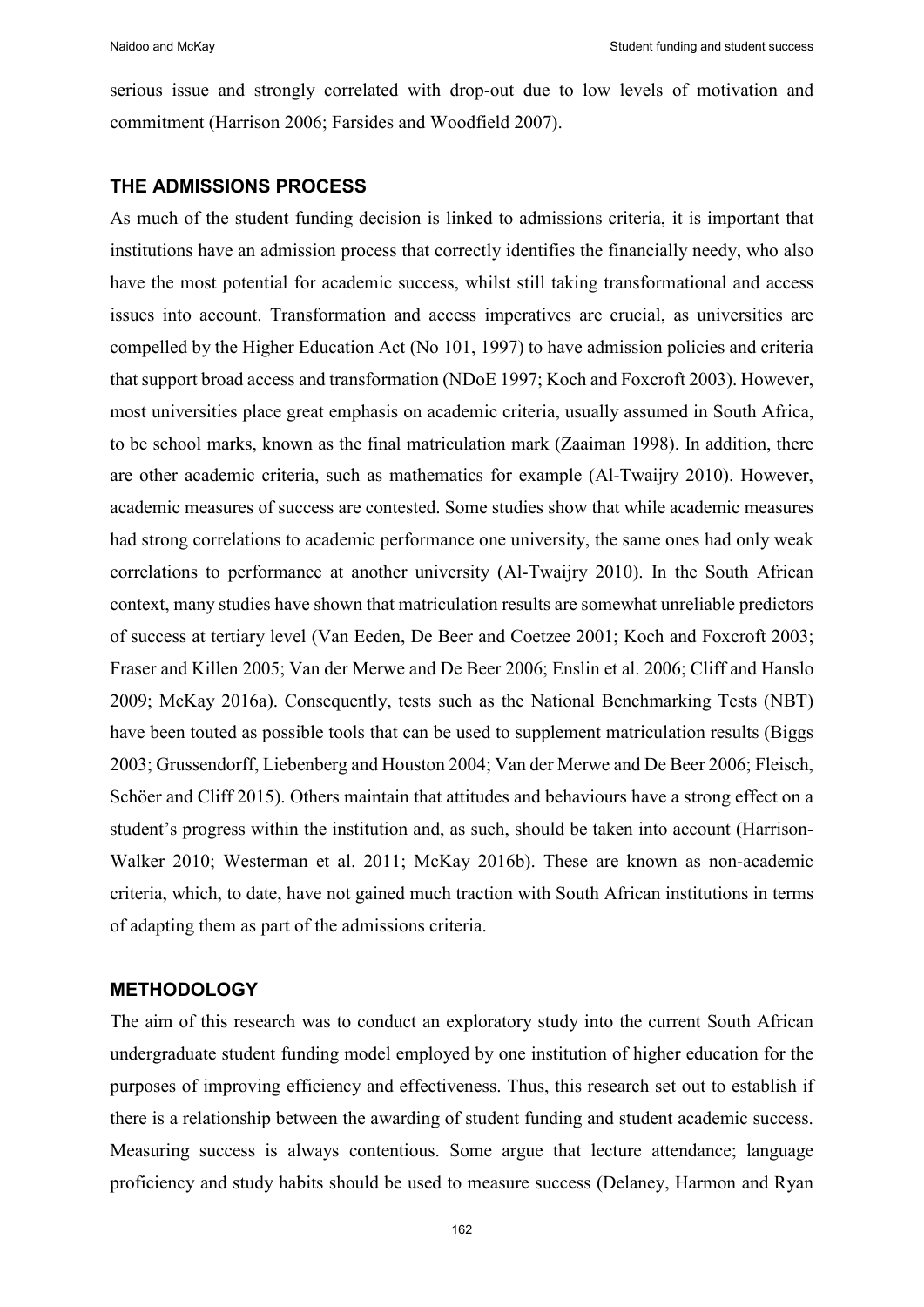2013). Other scholars are of the opinion that a student's ability to be employed is a better measure of success (Phelan and Mills 2011; Dos Santos Martins, Correia Loureiro and Castro Amorim 2013). This study, however, relied on the two main ways in which higher education institutions measure student academic success. These are: tracking average student results for the year of study, and the number of students who complete their studies in the minimum time (Al-Twaijry 2010).

For this study a cohort of first year students was tracked over a three-year period, as this is the minimum number of years to complete an undergraduate degree. As such only three-year degree programmes were considered. In this regard, some 8 099 students were enrolled (across all degree programmes) at this contact higher education institution in 2011. Of these, 7 182 were enrolled in 2012 and 6 652 were enrolled in 2013. The secondary data was supplied by the university itself; and, as the university uses this data for multiple purposes, the data is collected with a high degree of rigour. Access to the secondary data was granted by the Registrar of the institution and the Directors: Academic Administration and Student Finance. Meetings were held with these respective staff to make data cleaning decisions. Ethics clearance was sought and granted by the institution. Outliers were included in the analysis as they were genuine data points and not due to data entry or measurement errors.

The secondary data that was used were Tertiary Academic Results (Grade Point Averages or GPA) for  $1<sup>st</sup>$  (2011),  $2<sup>nd</sup>$  (2012) and  $3<sup>rd</sup>$  (2013) years of study, and Academic status (Dismissal, Complete, and Discontinued). The GPA represents the average of the grades obtained for modules the student was registered for at an institution of higher education. It is also weighted by the credits allocated to the modules in question. This weighting is undertaken as it provides a better reflection of a student's performance since the credits are based on duration and complexity of the module. It is regarded as a best practice benchmark internationally. In terms of student funding, the aggregated student funding amounts for each year was tested against the GPA for the relevant year of study. There are three different types of student funding: (1) The universities own funds (merit bursaries, sport bursaries, special projects, S-Fund bursaries, family discounts, staff rebates, Edu-loan and university loans), (2) Funds controlled by the university (NSFAS, studentships and external donors); and (3) Funds administrated by the university (bursaries from the local municipality, provincial government, national government and other external donors). Each fund has a variety of requirements or criteria that must be met before funds are awarded (see Table 1). Asthe research was only conducted at a single South African institution of higher education, and focused solely on student funding for the 2011 undergraduate cohort, further research needs to be conducted to determine if the results are generalizable to the whole South African student population.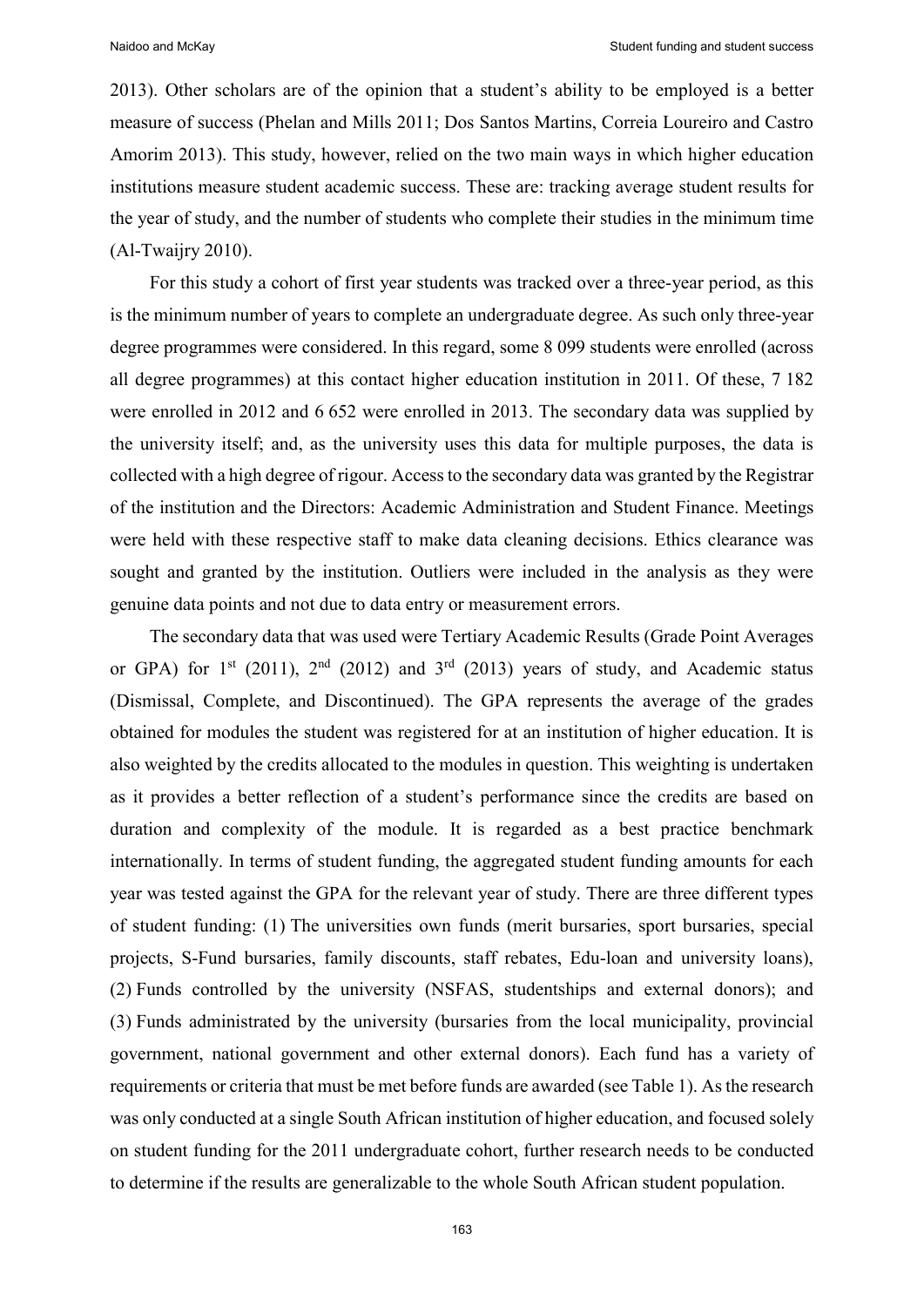| <b>Academic Criteria</b>                                                                       | <b>Non-Academic Criteria</b>                                                                                                                                                                                                                                                                                                                           |
|------------------------------------------------------------------------------------------------|--------------------------------------------------------------------------------------------------------------------------------------------------------------------------------------------------------------------------------------------------------------------------------------------------------------------------------------------------------|
| Grade 12 Results (Individual subjects,<br>Admissions Point Score, etc.)<br>Grade Point Average | <b>Financial Neediness</b><br>Sports Achievement<br>Extra-curricular activities<br>leadership<br>especially<br>(Head boy/girl, etc.)<br>Employment Status (Institutional Staff)<br><b>Disability Status</b><br>Application for funding<br>Faculty and/or Study choice<br>Population Group/Race<br>School<br>Lovalty (Development or school programmes) |

**Table 1:** List of criteria used to determine if a student qualifies for funding

#### **RESULTS: STUDENT FUND ALLOCATIONS AND STUDENT SUCCESS RATES**

The aggregated student funding amount for each year was tested against the GPA for the relevant year of study. Results are displayed in scatter plot diagrams. Thereafter, the relationship between individual funds was explored. There were outliers but hey were included in the analysis as they are genuine data points. The following relationships were tested: (1) 2011/2012/2013 Funding and 2011/2012/2013 GPA; (2) 2011/2012/2013 Internal Funding and 2011/2012/2013 GPA; (5) 2011/2012/2013 Institution Controlled Funding and 2011/2012/2013 GPA; (6) 2011 Institution Administered Funding and 2011/2012/2013 GPA and (7) All 2011/2012/2013 Individual Funds and 2011/2012/2013 GPA. For the purposes of this research, 2011, 2012 and 2013 refer to the 1st, 2nd and 3rd years of study.

It was found that, due to the manner in which money is distributed, the data is clustered generally below R50 000, with particular clusters between R0 to R5 000. That is, many students get small amounts of money and a few get large amounts. There are genuine outliers in the database, which are of concern, as seemingly some students receive far more money than most. It was found that there was no relationship between the awarding of bursaries in 2011 and 2011 GPA, with a correlation of .173\*\*  $[p = 0.00$  on the Pearson two-tailed t test, n= 1935] (see Figure 1).

The second relationship that was tested was between the 2012 bursaries and the 2012 GPA. Once more, the data are clustered below R 50 000 and in particular clustered between R 0 to R 5 000; but the substantially more extreme data points indicate specific students receiving more than R 100 000 in bursary money. Once again, this is far in excess of what the typical student was receiving. But, for 2012, there was some differentiation in the results. There was a correlation of .556\*\* for the 2012 GPA and 2012 Internal Merit Bursary allocations  $[p = 0.00]$ on the Pearson two-tailed t test, n= 695] but a correlation of -0.453\*\* for the 2012 GPA and 2012 Government bursaries administered by the institution  $[p = 0.00]$  on the Pearson two-tailed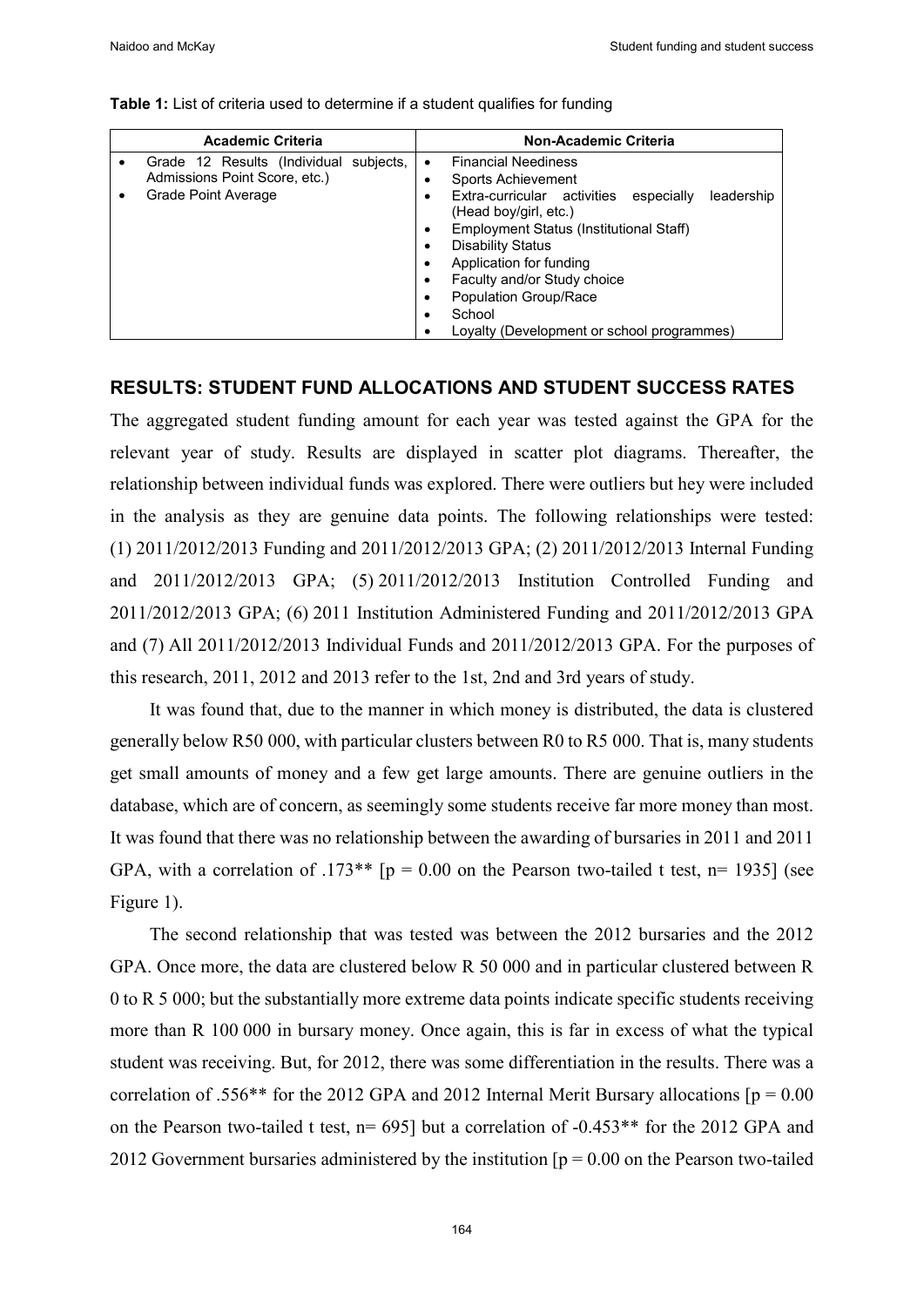

**Figure 1:** Scatter plot of 2011 Bursary Funding and 2011 GPA (academic results)

t test, n= 37]. Thus, there is a moderate-strong relationship for Internal Merit Bursary bursaries, but an inverse one for NFSAS bursaries administered by the institution (see Figure 2). Overall, it can be said that the relationship between funding and GPA is moderate at best, with serious concerns about the effectiveness of NFSAS bursaries.



**Figure 2:** Scatter plot of 2012 NFSAS Funding and 2012 GPA (academic results)

The third relationship that was tested was that between 2013 Funding and 2013 GPA. The outliers were still genuine data points, but in this case there were many more of them. For 2013, the relationship of GPA to Internal Merit Bursaries was weak with a correlation of .380\*\* [p = 0.00 on the Pearson two-tailed t test,  $n= 452$ . For institution project controlled funding, the relationship was also weak with a correlation of .382\*\*  $[p = 0.160$  on the Pearson two-tailed t test, N= 15] and for institution administered loan funding the relationship was moderate with a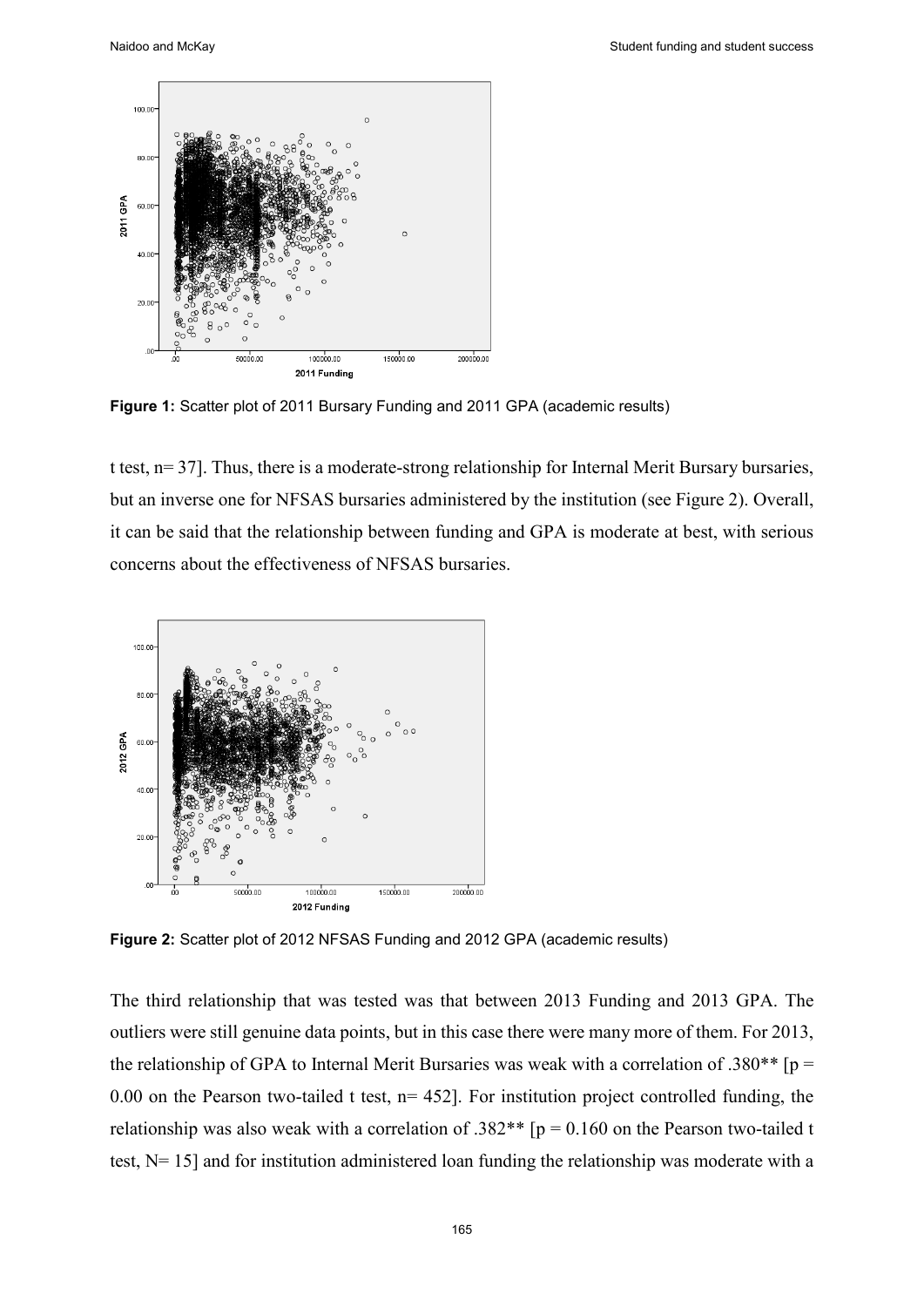correlation of .498\*\* [ $p = 0.003$  on the Pearson two-tailed t test,  $n=33$ ] (see Figure 3). Although both institution controlled funding and institution administered loan funding have a weakmoderate correlation, there was no linear relationship. Important, as Figure 4 shows, there was a strong linear relationship between 2013 Merit Bursaries and 2013 GPA, with only five data points posing as outliers.



**Figure 3:** Scatter plot of 2013 Funding and 2013 GPA (academic results)



**Figure 4:** Scatter plot of 2013 Merit Bursaries and 2013 GPA

Thus, a strong relationship exists between the amount of funds allocated for merit bursaries and academic performance (see Table 2). With Merit bursaries awarded based on performance in the previous year of study, this finding indicates that supporting the academically best students is a good investment. This supports other findings that institutions need to pick the right student to whom to award financial support (Harrison-Walker 2010).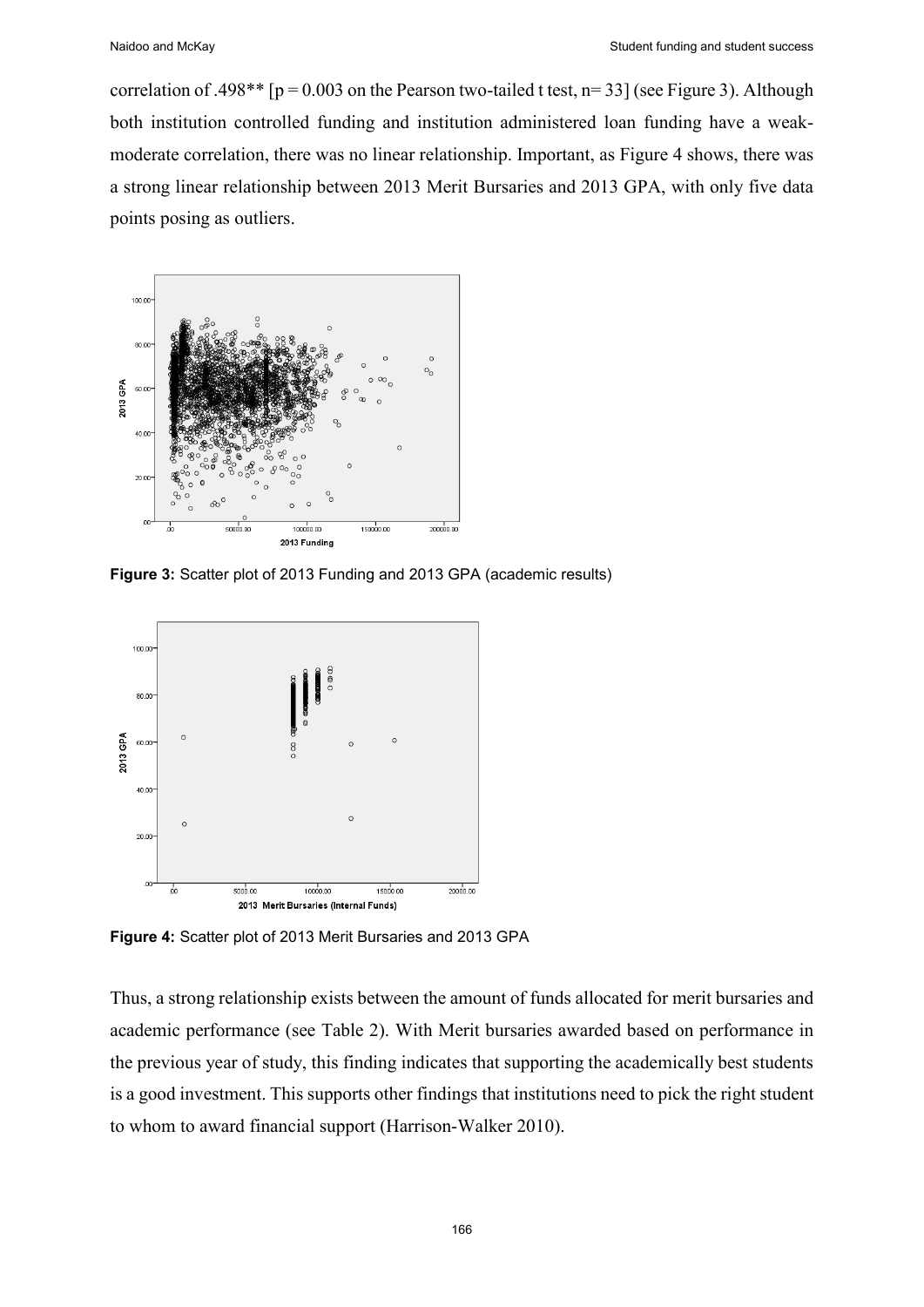|          |                            | 2011 Merit Bursaries |
|----------|----------------------------|----------------------|
| 2011 GPA | <b>Pearson Correlation</b> | $.173**$             |
|          | Sig. (2-tailed)            | .000                 |
|          | N                          | 1935                 |
|          |                            | 2012 Merit Bursaries |
| 2012 GPA | <b>Pearson Correlation</b> | $.556**$             |
|          | Sig. (2-tailed)            | .000                 |
|          | N                          | 695                  |
|          |                            | 2013 Merit Bursaries |
| 2013 GPA | <b>Pearson Correlation</b> | $.380**$             |
|          | Sig. (2-tailed)            | .000                 |
|          | N                          | 452                  |

#### **Table 2:** Correlation between GPA and Merit Bursaries

But, that said, this relationship is not as strong it could be. This is to say that financial strain is just one of the stresses that students are exposed to (Kinnucan, Zheng and Brehmer 2006; Paliulis and Labanauskis 2015). Therefore, further research is needed in this area to understand and improve the relationship between the merit bursary amount and academic performance to ensure that the amount allocated matches the predicted success of the student.

#### **DISCUSSION**

The study reveals that there are numerous challenges with the current funding mechanism. The existence of real outliers is especially a concern, as some students are clearly being awarded multiple or high value bursaries, totally unrelated to their academic performance. This needs investigation to determine how such a situation came about. As all of these bursaries are administered through the university, the university itself is in a good position to flag this with respective funders. In addition, and deeply problematically, the results also show that there are also many cases where students perform well academically but do not receive adequate funding. Importantly, with the exception of funding based on academic performance, the study found no relationship between the amount funded and the academic success of a student. That is, in the case of the cohort under study, the only funding that showed a positive relationship were the academic merit bursaries. Money awarded based on the criteria "neediness" did not show a relationship with student performance. That is, there was no relationship between the amount funded and the academic success of a student. This may be a consequence of focussing too heavily on financial neediness alone as criteria for funding. In addition, based on the findings presented here, the value of awarded bursaries in the first year of study seems problematic. That is, most funding decisions are made upon application to study at the university and so are based on the matriculation results, which may not be a good indicator of academic success in tertiary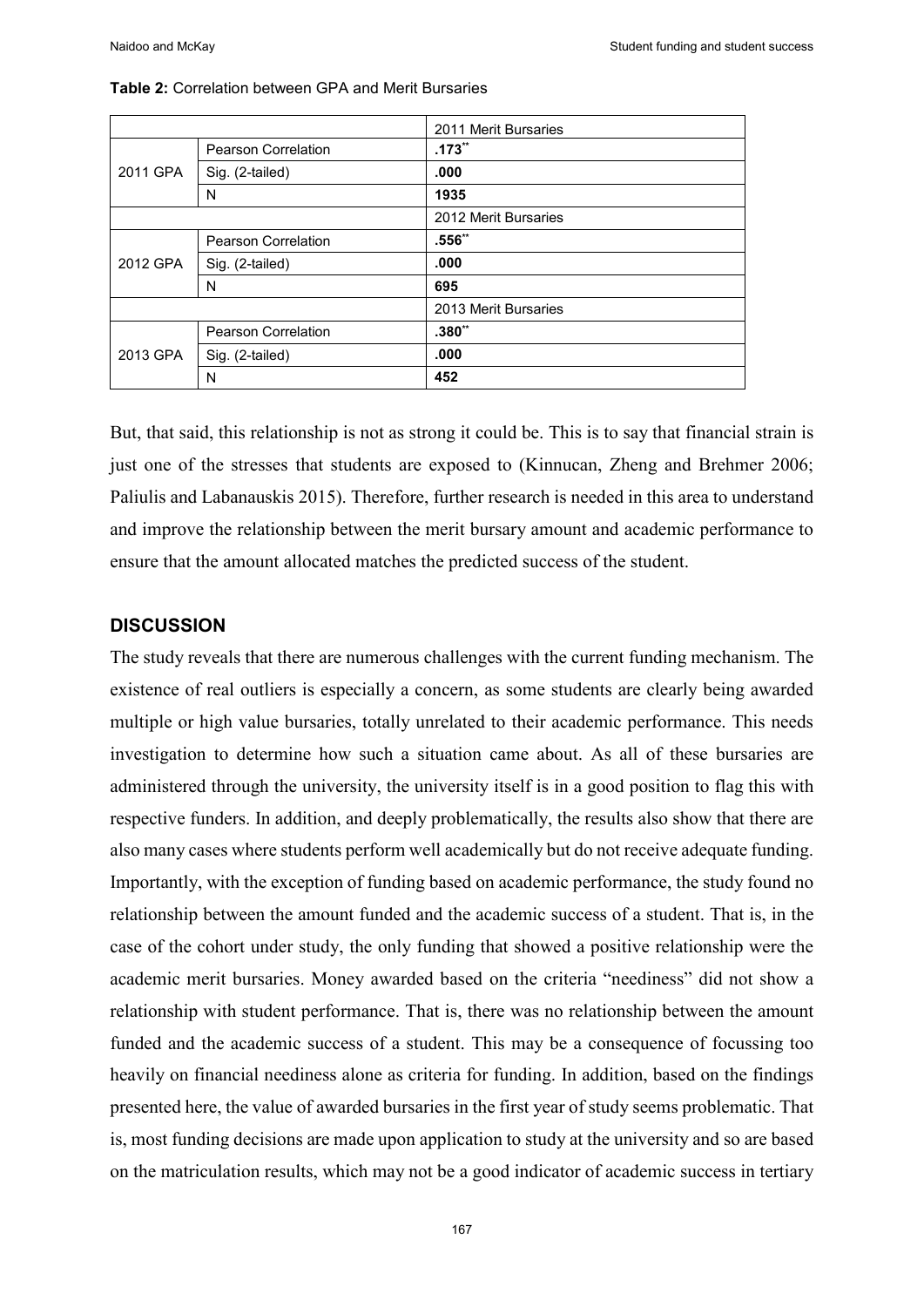studies. Thus, it is recommended that additional research is undertaken into determining which first year students should be funded.

In terms of NSFAS, the value of the funding was inversely correlated with academic success. Thus, it may be that NFSAS is indebting students without enabling them to gain a tertiary qualification. In particular, low income students may be profoundly underprepared for university study. So, simply funding such students without putting measures in place to build their capacity for tertiary study is unproductive. Therefore, this study presents data that suggests that funding alone is not the solution to tertiary education drop-out rates. This finding concurs with that of Forster (2008) who indicated that simply assisting a student with a funding problem does not necessarily result in improved academic results. It is also in line with the findings of Dewey (2009) where the amount of bursary funding does not necessarily equate to better academic performance.

Thus, any student funding model needs to carefully consider what additional factors can be used to allocate funding. That is, due to the many strategic considerations that have to be taken into account when it comes to student funding, the current model is ineffective. This finding is in line with that of Mngomezulu, Dhunpath and Munro (2017) who also concluded that alternative funding models are required. The multiple funding groups and large number of individual funds that have to be administered, along with multiple or varying criteria, has made the administration of bursaries extremely complex and perhaps resulted in disassociation with cumulative academic success. In particular, a revision of admissions decisions which are currently based solely on Grade 12 academic results may be required. There is evidence that using non-academic performance criteria to allocate funding may be an option worth considering (Delaney, Harmon and Ryan 2013). So, much more research will be required in terms of how to ensure an improved the return on investment for the bursar. In particular, strategic considerations should focus on how to maximise the impact of the limited funding available, rather than on simply finding more money for all financially needy students (Forster 2008). It may be possible that by allocating funding more effectively, academic performance will be enhanced (Kinnucan et al. 2006).

#### **CONCLUSION**

This study has demonstrated that student funding is complex and challenging. It should not be viewed as a simple action of funding financially needy students. This finding is somewhat different to the populist view presented by the #FeesMustFall movement, but in line with much published international research. Furthermore, the existence of outliers in the dataset indicates that better, more strategic considerations need to be made when allocating bursary money to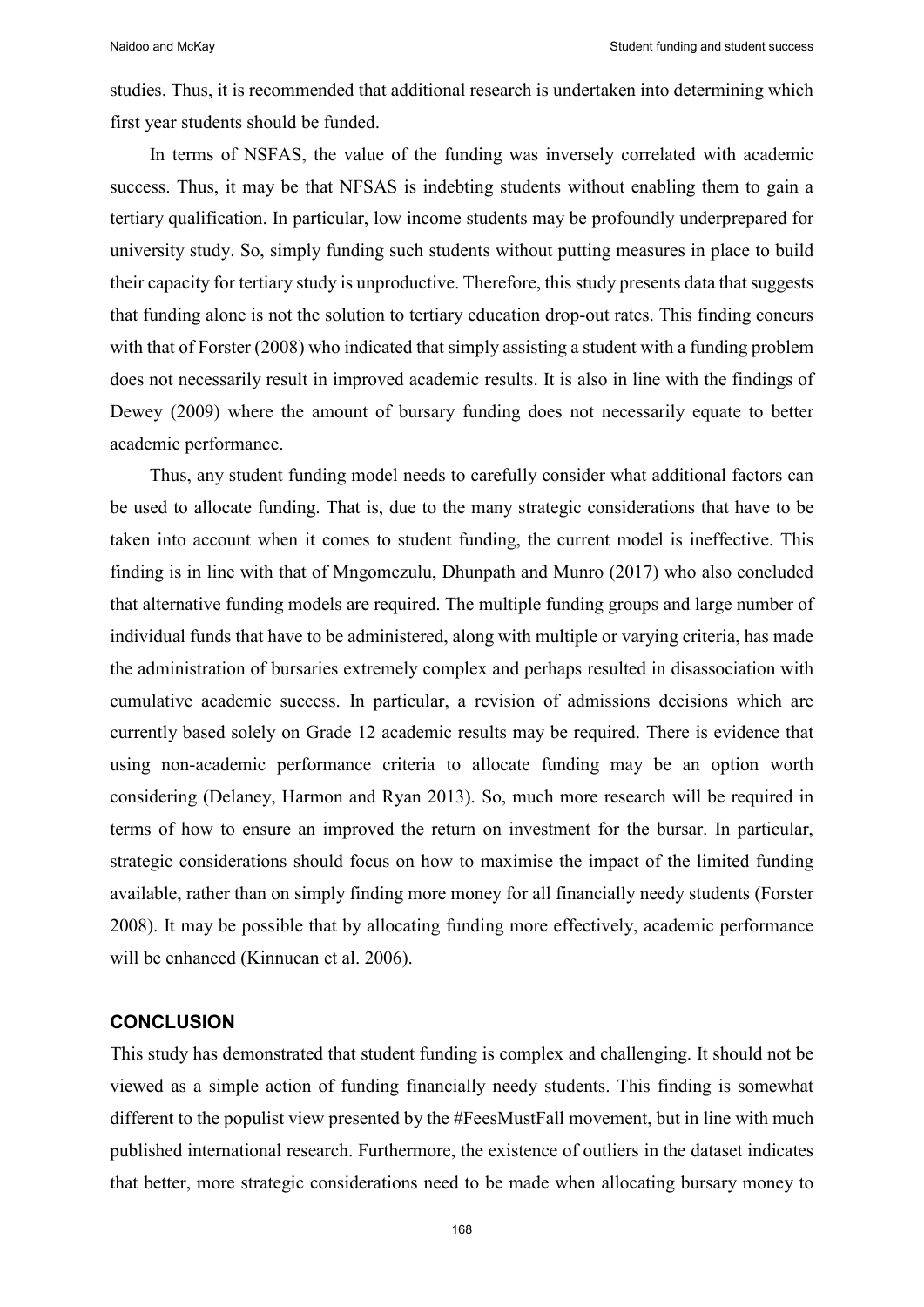individual students. Lastly, the funding model applied to first years in particular needs to be reviewed, and the university has to put measures in place to capacitate underprepared students if academic success is to be promoted.

## **ACKNOWLEDGEMENTS**

This article is in part drawn from the thesis by A. Naidoo 2015, student funding at a South African institution of higher education, Gordon Institute of Business Studies, University of Pretoria, Masters of Business Administration.

## **NOTES**

- 1. Student fees: facts, figures and observations http://www.fin24.com/Economy/Student-fees-factsfigures-and-observations-20151022 Accessed 15 Sept 2017.
- 2. In 2000 the USD exchange rate was R6.72 to one USD.

## **REFERENCES**

- Al-Twaijry, A. A. 2010. Student academic performance in undergraduate Managerial-Accounting Courses. *Journal of Education for Business* 85(6): 311–322. http://doi.org/10.1080/ 08832320903449584
- Aydin, H. 2014. A comparative study between the United States and Turkey on teachers' lesson planning effort. *Revista de Cercetare si Interventie Sociala* 46: 99-117.
- Badat, S. 2016. Deciphering the meanings, and explaining the South African higher education student protests of 2015–16. https://wiser.wits.ac.za/system/files/documents/Saleem%20Badat%20- %20Deciphering%20the%20Meanings%2C%20and%20Explaining%20the%20South%20Africa n%20Higher%20Education%20Student%20Protests.pdf (Accessed 12 Sept 2018).
- Badat, S. and Y. Sayed. 2014. Post-1994 South African education: The challenge of social justice, *Annals of the American Academy of Political and Social Science* 652: 127‒148.
- Bai, C., W. Chi and X. Qian. 2014. Do college entrance examination scores predict undergraduate GPAs? A tale of two universities. *China Economic Review (1043951X)* 30: 632–647. http://doi.org/10.1016/j.chieco.2013.08.005
- Biggs, J. 2003. *Teaching and quality learning at university.* 2nd edition. Bell & Bain, Glasgow.
- Bozalek, V. and C. Boughey. 2012. (Mis)framing higher education in South Africa. *Social Policy & Administration* 46(6): 688–703. http://doi.org/10.1111/j.1467-9515.2012.00863.x
- Callender, C. and J. Jackson. 2008. Does the fear of debt constrain choice of university and subject of study? *Studies in Higher Education* 33: 405–29.
- Callender, C. and D. Wilkinson. 2013. Student perceptions of the impact of bursaries and institutional aid on their higher education choices and the implications for the National Scholarship Programme in England. *Journal of Social Policy* 42(02): 281–308. http://doi.org/10.1017/ S0047279412000992
- Cliff, A. and M. Hanslo. 2009. The design and use of "alternative" assessments of academic literacy as selection mechanisms in higher education*, Southern African Linguistics and Applied Language Studies* 27(3): 265‒276.
- Cloete, N. 2016. Free higher education: Another self-destructive South African policy. Centre for Higher Education Trust. http://chet.org.za/files/Higher%20education%20and%20Self%20destructive% 20policies%2030%20Jan%2016.pdf (Accessed 16 March 2016).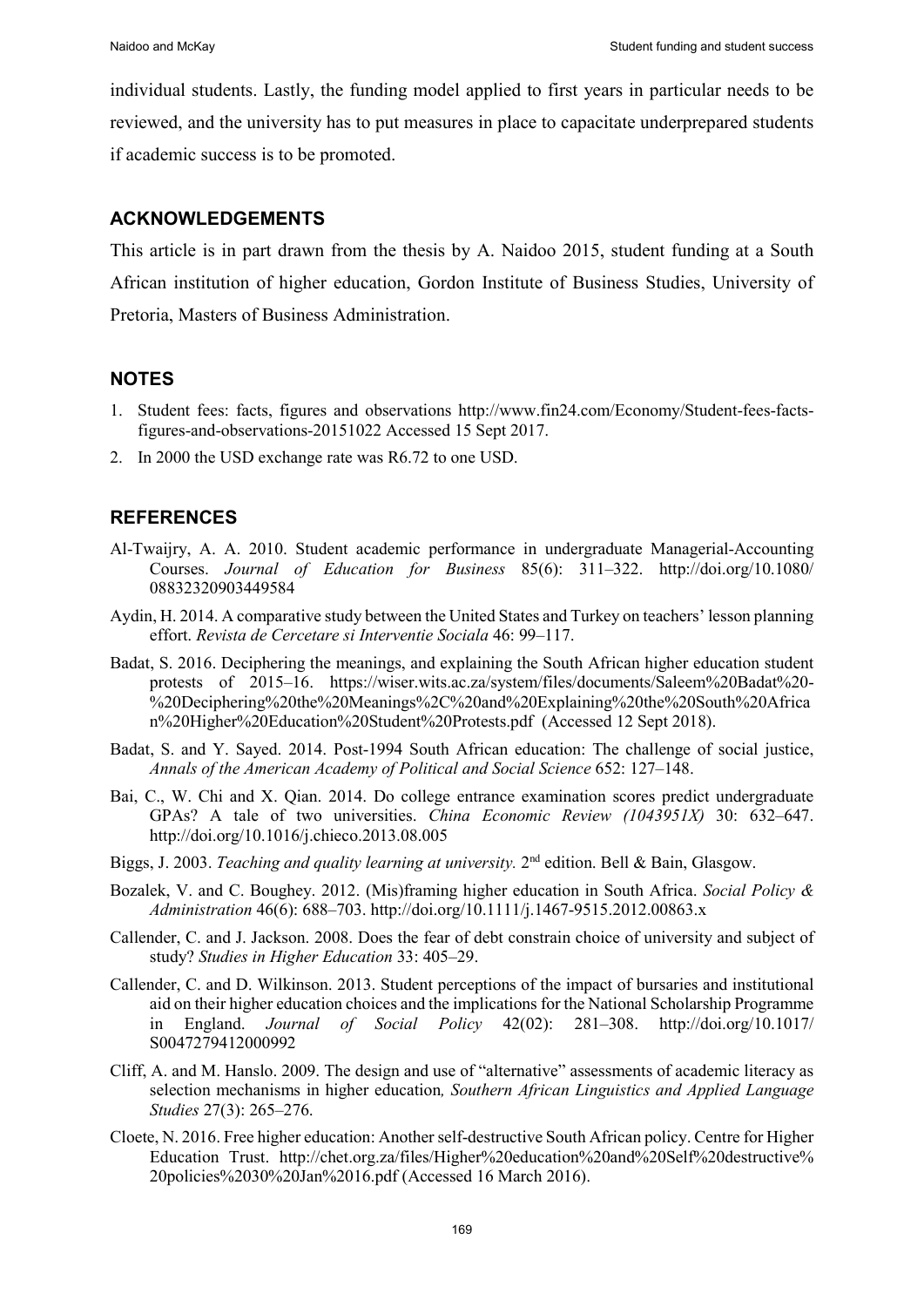- Curtis, S. and R. Kiapper. 2005. Financial support systems: The student experience in England and France. *International Journal of Social Economics* 32(1/2): 121–132.
- Delaney, L., C. Harmon and M. Ryan. 2013. The role of noncognitive traits in undergraduate study behaviours. *Economics of Education Review* 32: 181–195. http://doi.org/10.1016/j.econedurev. 2012.07.009
- Dewey, B. I. 2009. Through any means available: Connecting people with scholarship. *Journal of Library Administration* 49(5): 533–544. http://doi.org/10.1080/01930820903090912
- Department of Higher Education and Training. 2013. *Statistics on post-school education and training in South Africa: 2013*. http://www.dhet.gov.za/ SitePages/Doc\_Publications.aspx
- DHET *see* Department of Higher Education and Training.
- Dos Santos Martins, H., S. M. Correia Loureiro and M. P. Castro Amorim. 2013. Quality and sustainability in higher education institutions: Key factors. *International Journal of Management Cases* 15(4): 315–330.
- Enslin, P. A., A. Button, M. Chakane, M. de Groot and L. Dison. 2006. Assessing academic potential for university admission: The biographical questionnaire. *South African Journal of Higher Education* 20(4): 433–448.
- Farsides, T. and R. Woodfield. 2007. Individual and gender differences in "good" and "firstclass" undergraduate degree performance. *British Journal of Psycholog*y 98: 467–483.
- Fraser, W. and R. Killen. 2005. The perceptions of students and lecturers of some factors influencing academic performance at two South African universities. *Perspectives in Education* 23(1): 25–40.
- Forster, G. 2008. Free marketeers should support student-centred funding. *Economic Affairs* 28(2): 74– 75. http://doi.org/10.1111/j.1468-0270.2008.826\_b.x
- Fleisch, B., V. Schöer and A. Cliff. 2015. When signals are lost in aggregation: A comparison of language marks and competencies of first-year university students*. South African Journal of Higher Education* 29(5): 156–178.
- Glocker, D. 2011. The effect of student aid on duration of study. *Economics of Education Review* 30(1): 177– 90.
- Grussendorff, S., M. Liebenberg and J. Houston. 2004. Selection for the Science Foundation programme (University of Natal): The development of a selection instrument, *South African Journal of Higher Education* 18(1): 265–272.
- Harrison, N. 2006. The impact of negative experiences, dissatisfaction and attachment on first year undergraduate withdrawal. *Journal of Further and Higher Education* 30: 377–91.
- Harrison, N., S. Agnew and J. Serido. 2015. Attitudes to debt among indebted undergraduates: A crossnational exploratory factor analysis. *Journal of Economic Psychology* 46: 62–73. http://doi.org/ 10.1016/j.joep.2014.11.005
- Harrison, N. and Hatt, S. 2012. Expensive and failing? The role of student bursaries in widening participation and fair access in England. *Studies in Higher Education* 37(6): 695‒712.
- Harrison-Walker, L. J. 2010. Customer prioritization in higher education: Targeting "right" students for long-term profitability. *Journal of Marketing for Higher Education* 20(2): 191–208. http://doi.org/ 10.1080/08841241.2010.526355
- Hodes, R. 2017. Questioning "fees must fall". *African Affairs* 116(462): 140‒150.
- Jansen, J. 2017. *As by the fire: The end of the South African university*. Tafelberg: Cape Town.
- Kerkvliet, J. and C. Nowell. 2014. Public subsidies, tuition, and public universities' choices of undergraduate acceptance and retention rates in the USA. *Education Economics* 22(6): 652–666. http://doi.org/10.1080/09645292.2012.659010
- Kinnucan, H. W., Yuqing Zheng and G. Brehmer. 2006. State aid and student performance: A supply– demand analysis. *Education Economics* 14(4): 487–509. http://doi.org/10.1080/09645290 600854177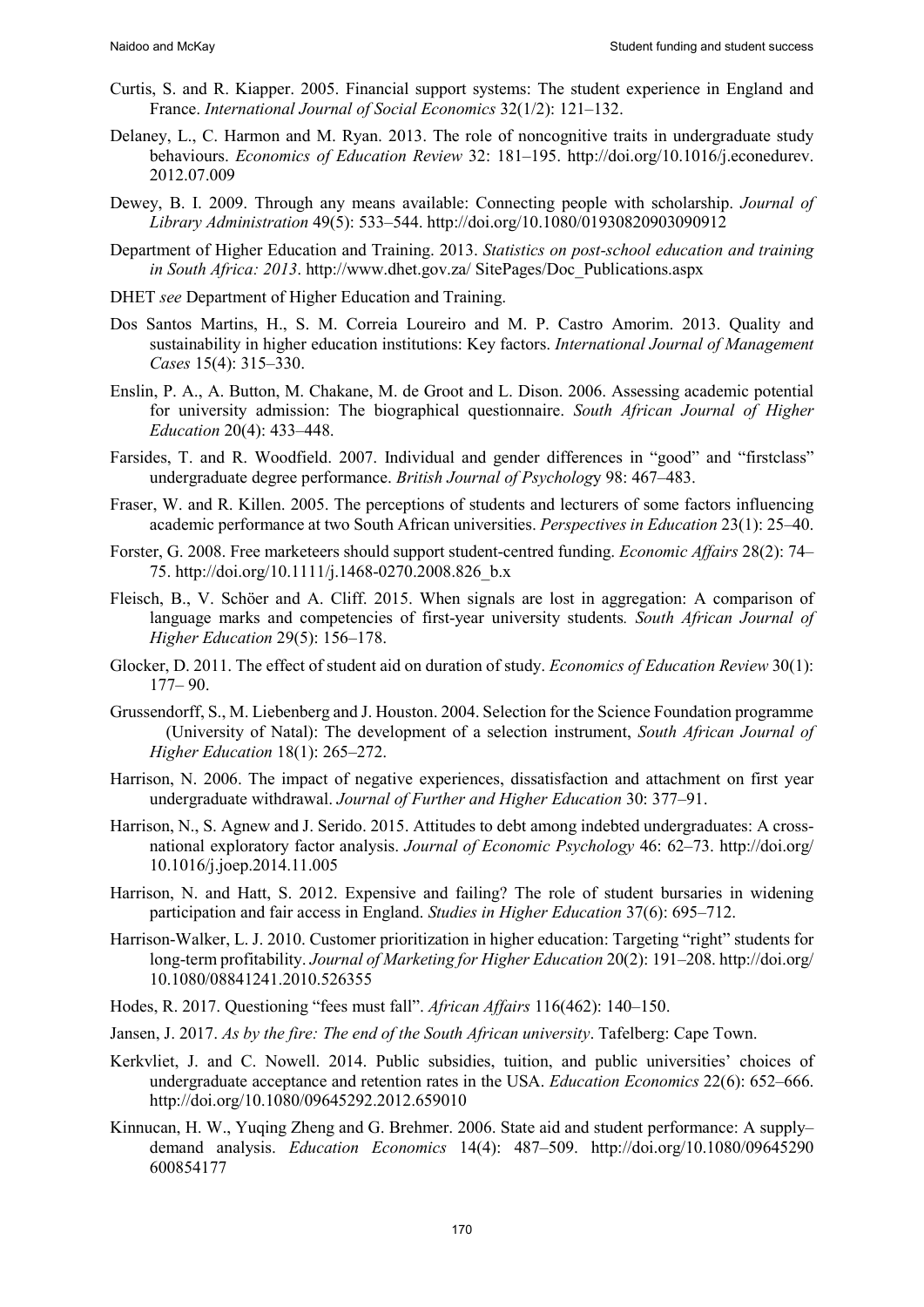- Koch, S. E. and S. D. Foxcroft. 2003. A developmental focus to admissions testing: Admissions and placement standards development. *South African Journal of Higher Education* 17(3): 192‒208.
- Koen, C., M. Cele and A. Libhaber. 2006. Student activism and student exclusions in South Africa. *International Journal of Educational Development* 26(4): 404–414. http://doi.org/10.1016/ j.ijedudev.2005.09.009
- Lebeau, Y., R. Stumpf, R. Brown, M. A. S. Lucchesi and M. Kwiek. 2012. Who shall pay for the public good? Comparative trends in the funding crisis of public higher education. *Compare: A Journal of Comparative and International Education* 42(1): 137‒157.
- Maistry, N. and T. J. M. McKay. 2016. Promoting energy efficiency in a South African university *Journal of Energy in Southern Africa* 27(3): 1–10.
- McKay, T. J. M. 2016a. Academic success, language and the four year degree: A case study of a 2007 cohort. *South African Journal of Higher Education* 30(4): 190–209.
- McKay, T. J. M. 2016b. Do tutors matter? Assessing the impact of tutors on academic performance of first year students. *Journal of Student Affairs in Africa* 4(1): 53–64.
- Moloi, K. C. and R. R. Motaung. 2014. Challenges of total quality in education through quality assurance principles in one institution of higher education in South Africa. *Mediterranean Journal of Social Sciences* 5(1): 137.
- Mngomezulu, S., R. Dhunpath and N. Munro. 2017. Does financial assistance undermine academic success? Experiences of "at risk" students in a South African university. *Journal of Education*  $(68): 131 - 148.$
- National Department of Education. 1997. *Higher Education Act, Act No 101, 1997*. Pretoria: Government Printer.
- NDoE *see* National Department of Education.
- Qonde, G. 2016. SA universities face financial struggle. ENCA http://www.enca.com/south-africa/sauniversities-face-financial-struggle (Accessed 15 Sept 2017).
- Paliulis, N. K. and R. Labanauskis. 2015. Benchmarking as an Instrument for improvement of quality management in higher education. *Business, Management and Education* 13(1): 140.
- Panigrahi, J. 2015. Growing private providers and constraints in the choice of higher education institutions: Impact on access to higher education. *Economic Affairs: A Quarterly Journal of Economics* 60(1): 41–47. http://doi.org/10.5958/0976-4666.2015.00004.2
- Phelan, K. V. and J. E. Mills. 2011. An exploratory study of knowledge, skills, and abilities (KSAs) needed in undergraduate hospitality curriculums in the convention industry. *Journal of Human Resources in Hospitality & Tourism* 10(1): 96–116. http://doi.org/10.1080/15332845.2010. 500244
- Pillay, P. N. 2010. *Higher education financing in East and Southern Africa*. African Minds. https://0 books.google.co.za.innopac.up.ac.za/books?hl=en&lr=&id=UOVLjNZWHKQC&oi=fnd&pg=P P2&dq=Higher+Education+Financing+in+East+and+Southern+Africa&ots=8kOsLtkm7b&sig= 1ULqdY68HJIIHwqtgx4T76IjckM
- Oyelana, A. A. 2017. Effects of increase in tuition fees in the tertiary institutions of learning. *International Journal of Educational Sciences* 17(1–3): 140–147.
- Richardson, M., C. Evans and G. Gbadamosi. 2009. Funding full-time study through part-time work. *Journal of Education & Work* 22(4): 319–334. http://doi.org/10.1080/13639080903277394
- Sader, S. B. and N. P. Gabela. 2017. Spatialities of widening participation: narratives of first year students receiving financial aid. *South African Journal of Higher Education* 31(1): 227–242.
- Slater, M. 2009. The impact of financial aid on college GPA at three flagship public institutions. *American Educational Research Journal* 46: 782–815.
- Styan, J.-B. 2014. The state of SA's tertiary education. *Finweek*: 10–15.
- Van der Merwe, D. and M. de Beer. 2006. Challenges of student selection: Predicting academic performance. *South African Journal of Higher Education* 20(4): 547-562.